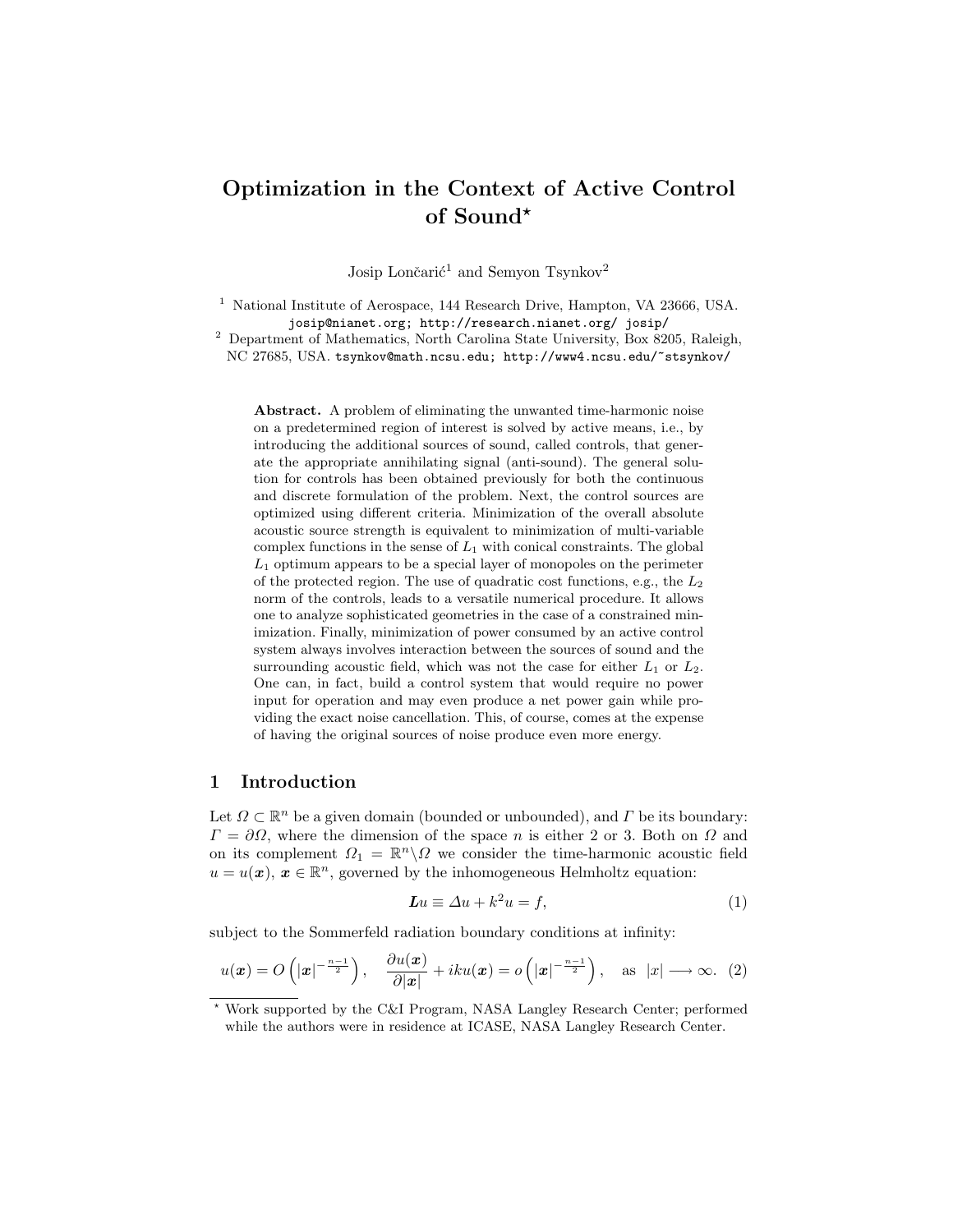Boundary conditions (2) specify the direction of wave propagation, and distinguish between the incoming and outgoing waves at infinity by prescribing the outgoing direction only; they guarantee the unique solvability of the Helmholtz equation (1) for any compactly supported right-hand side  $f = f(x)$ . Note that all the solutions considered hereafter represent traveling waves and are generally speaking complex-valued.

The source terms  $f = f(\mathbf{x})$  in equation (1) can be located on both  $\Omega$  and its complement  $\Omega_1 = \mathbb{R}^n \backslash \Omega$ ; to emphasize the distinction, we denote

$$
f = f^+ + f^-, \qquad \text{supp } f^+ \subset \Omega, \ \text{supp } f^- \subset \Omega_1. \tag{3}
$$

Accordingly, the overall acoustic field  $u = u(x)$  can be represented as a sum of the two components:

$$
u = u^{+} + u^{-}, \t\t(4)
$$

where  $u^+$  is driven by the interior sources  $f^+$ , and  $u^-$  is driven by the exterior sources  $f^-$  w.r.t.  $\Omega$ :

$$
Lu^{+} = f^{+},\tag{5a}
$$

$$
Lu^- = f^-. \tag{5b}
$$

Note, both  $u^+ = u^+({\bf x})$  and  $u^- = u^-({\bf x})$  are defined on the entire  $\mathbb{R}^n$ , the superscripts "+" and "−" refer to the sources that drive each of the field components rather than to the domains of these components. The setup described above is schematically shown in Figure 1 for the case of a bounded domain  $\Omega$ .



Fig. 1. Geometric setup.

Hereafter, we will call the component  $u^+$  of (4), (5a) sound, or "friendly" part of the total acoustic field; the component  $u^$ of  $(4)$ ,  $(5b)$  will accordingly be called noise, or "adverse" part of the total acoustic field.  $\Omega$  will be a predetermined region of space to be protected from noise. This means that we would like to eliminate the noise component of  $u(x)$ inside  $\Omega$ , while leaving the sound component there unaltered. In the mathematical framework that we have adopted, the com-

ponent  $u^-$  of the total acoustic field, i.e., the response to the adverse sources  $f^-$  [see (3), (4), (5)], will have to be canceled out on  $\Omega$ , whereas the component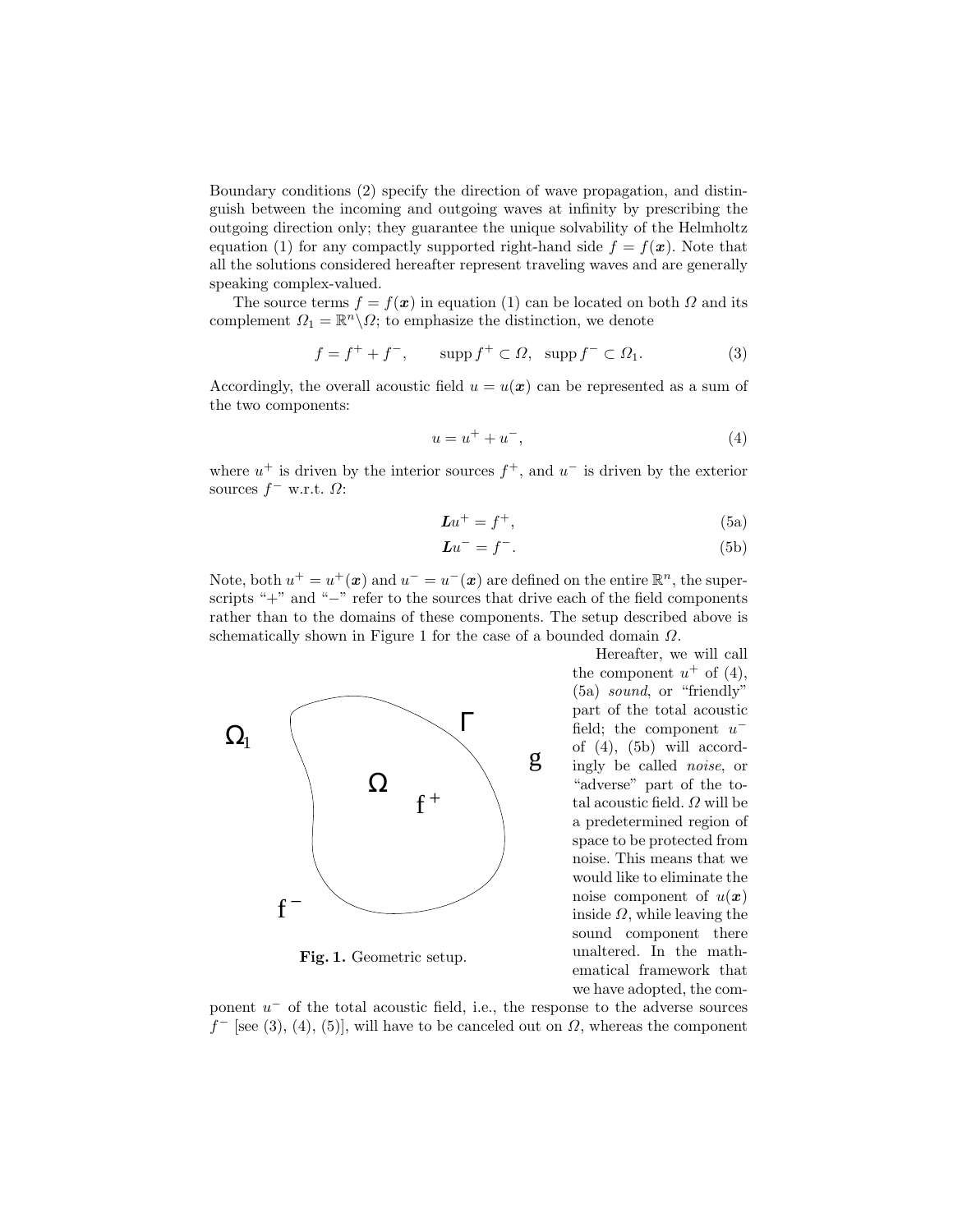$u^+$ , i.e., the response to the friendly sources  $f^+$ , will have to be left unaffected on Ω. A physically more involved but conceptually easy to understand example is that inside the passenger compartment of an aircraft we would like to eliminate the noise coming from the propulsion system located outside the fuselage, while not interfering with the ability of the passengers to listen to the inflight entertainment programs or simply converse. Another good example is found in medicine, where high levels of periodic noise are produced by resonance coils in magnetic resonance imaging (MRI) machines.

The concept of *active noise control* implies that the component  $u^-$  is to be suppressed on  $\Omega$  by introducing additional sources of sound  $g = g(x)$  exterior with respect to  $\Omega$ , supp  $g \subset \Omega_1$ , so that the total acoustic field  $\tilde{u} = \tilde{u}(\boldsymbol{x})$  be now governed by the equation [cf. formulae  $(1)$ ,  $(3)$ ]:

$$
\mathbf{L}\tilde{u} = f^+ + f^- + g,\tag{6}
$$

and coincide with only the friendly component  $u^+$  on the domain  $\Omega$ :

$$
\tilde{u}\big|_{x\in\Omega} = u^+\big|_{x\in\Omega}.\tag{7}
$$

The new sources  $g = g(x)$  of (6), see Figure 1, will hereafter be referred to as the control sources or simply controls. An obvious solution for these control sources is  $g = -f^-$ . This solution, however, is clearly sub-optimal because on one hand, it requires an explicit and detailed knowledge of the structure and location of the sources  $f^-$ , which is, in fact, superfluous, see [1]. On the other hand, its implementation in many cases, like in the previously mentioned example with an airplane, may not be feasible. Fortunately, there are other solutions of the foregoing noise control problem (see Section 2 and [1] for detail), and some of them may be preferable from both the theoretical and practical standpoint.

The area of active control of sound has a rich history of development, both as a chapter of theoretical acoustics, and in the perspective of many different applications. We refer the reader to the monographs [2–4] that, among other things, contain a detailed survey of the literature. Potential applications range from the aircraft industry to manufacturing industry to ground and air transportation to the military to consumer products and other fields, including even such highly specialized and narrow areas as acoustic measurements in the wind tunnels. It is generally known that active techniques are more efficient for lower frequencies, and they are usually expected to complement passive strategies (sound insulation, barriers, etc.) that are more efficient for higher frequencies, because the rate of sound dissipation is proportional to the square of the frequency [5].

In the current paper we only analyze the constant-coefficient Helmholtz equation (1), which governs the field throughout the entire  $\mathbb{R}^n$ . This is most straightforward formulation. However, one can as well consider other, more complex, cases that involve variable coefficients, different types of far-field behavior, discontinuities in the material properties, and maybe even nonlinearities in the governing equations over some regions. Approaches to obtaining solutions for active controls in these cases are based on the theory of generalized Calderon's potentials and boundary projections, and can be found in our previous paper [1] and in the monograph by Ryaben'kii [6, Part VIII].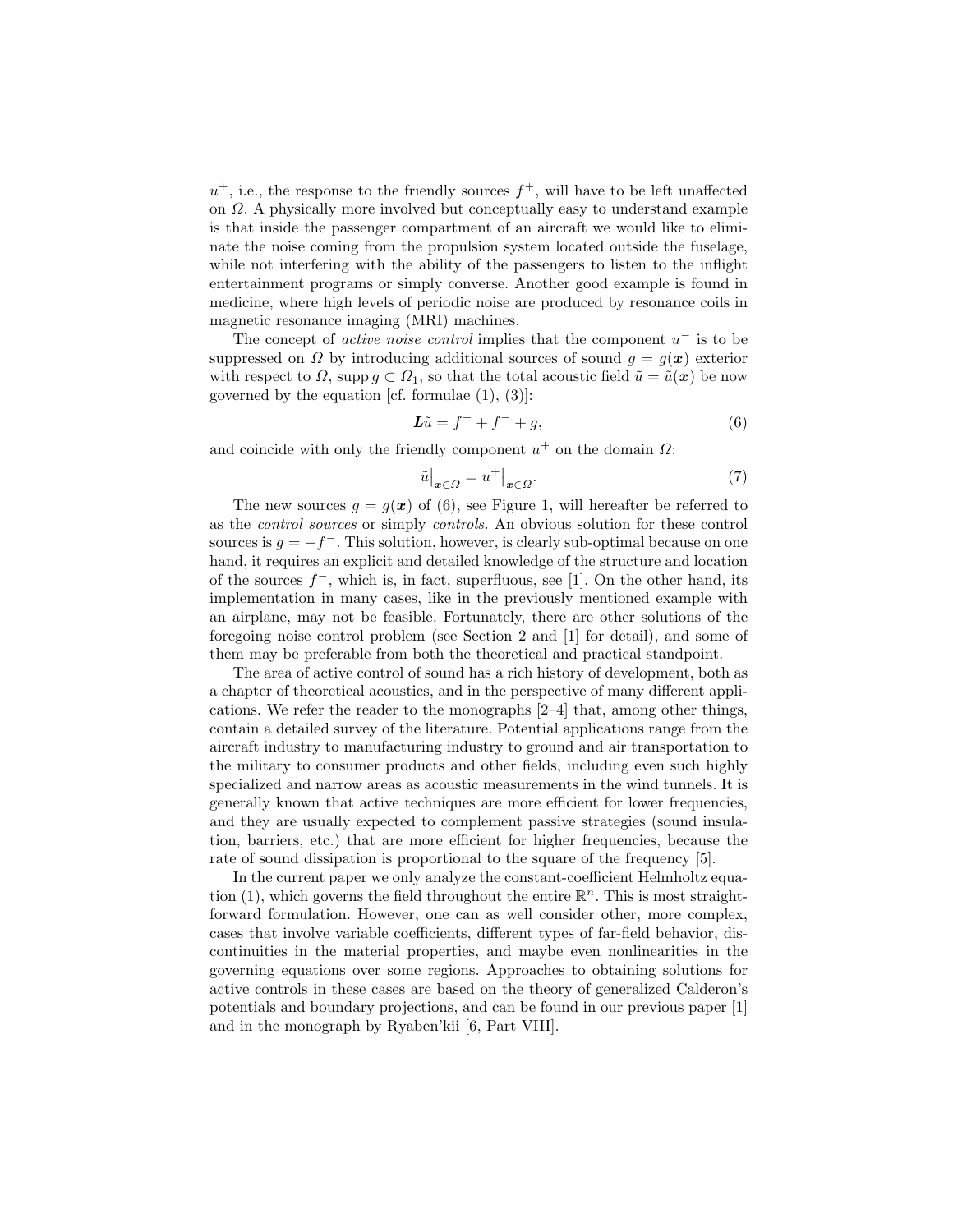## 2 General Solutions for Control Sources

A general solution for the volumetric continuous control sources  $g = g(x)$  is given by the following formula  $(\Omega_1 = \mathbb{R}^n \setminus \Omega)$ :

$$
g(\boldsymbol{x}) = -\boldsymbol{L}w\big|_{\boldsymbol{x} \in \Omega_1},\tag{8}
$$

where  $w = w(\boldsymbol{x}), \boldsymbol{x} \in \Omega_1$ , is a special auxiliary function-parameter that parameterizes the family of controls (8). The function  $w(x)$  must satisfy the Sommerfeld boundary conditions at infinity (2), and at the interface  $\Gamma$  the function w and its normal derivative have to coincide with the corresponding quantities that pertain to the total acoustic field  $u$  given by formula  $(4)$ :

$$
w|_{\Gamma} = u|_{\Gamma}, \qquad \frac{\partial w}{\partial n}\bigg|_{\Gamma} = \frac{\partial u}{\partial n}\bigg|_{\Gamma}.
$$
 (9)

Other than that, the function  $w(x)$  used in (8) is arbitrary, and consequently formula (8) defines a large family of control sources, which provides ample room for optimization. The justification for formula (8) as general solution for controls can be found in [1]. In [7], we also emphasize that the controls

$$
g(\boldsymbol{x}) = \int g(\boldsymbol{y}) \delta(\boldsymbol{x} - \boldsymbol{y}) d\boldsymbol{y} = g * \delta
$$

given by (8) are actually volumetric control sources of the monopole type with regular density  $g \in L_1^{(\text{loc})}(\mathbb{R}^n)$  [assuming that  $w(x)$  was chosen sufficiently smooth so that to guarantee local absolute integrability of  $q(x)$ .

Note that to obtain the controls (8) one needs no knowledge of the actual exterior sources of noise  $f^-$ . All one needs to know is u and  $\frac{\partial u}{\partial n}$  on the perimeter  $\Gamma$ of the protected region  $\Omega$ . In a practical setting,  $u\Big|_P$  and  $\frac{\partial u}{\partial n}\Big|_P$  can be interpreted as measurable quantities that are supplied to the control system as the input data. Moreover, these measurable quantities can refer to the overall acoustic field u, rather than only its unwanted component  $u^-$ . In other words, the methodology can automatically distinguish between the signals coming from the exterior and interior sources, and can tune the controls so that they cancel only the unwanted exterior signal. This capability, which essentially implies that the control sources (8) are insensitive to the interior sound  $u^+(\boldsymbol{x})$ , is extremely important because in many applications the overall acoustic field always contains a component that needs to be suppressed along with the part that needs to be left intact.

Along with the volumetric controls (8), one can also consider surface controls, i.e., the control sources that are concentrated only on the interface  $\Gamma$ . A general solution for the surface controls is given by (see  $[8, 7]$ ):

$$
g^{(\text{surf})} = -\left[\frac{\partial w}{\partial n} - \frac{\partial u}{\partial n}\right]_P \delta(\Gamma) - \frac{\partial}{\partial n} ([w - u]_P \delta(\Gamma)), \tag{10}
$$

where  $w = w(x)$ , as before, denotes the auxiliary function-parameter. In contradistinction to the previous case, now it has to satisfy the homogeneous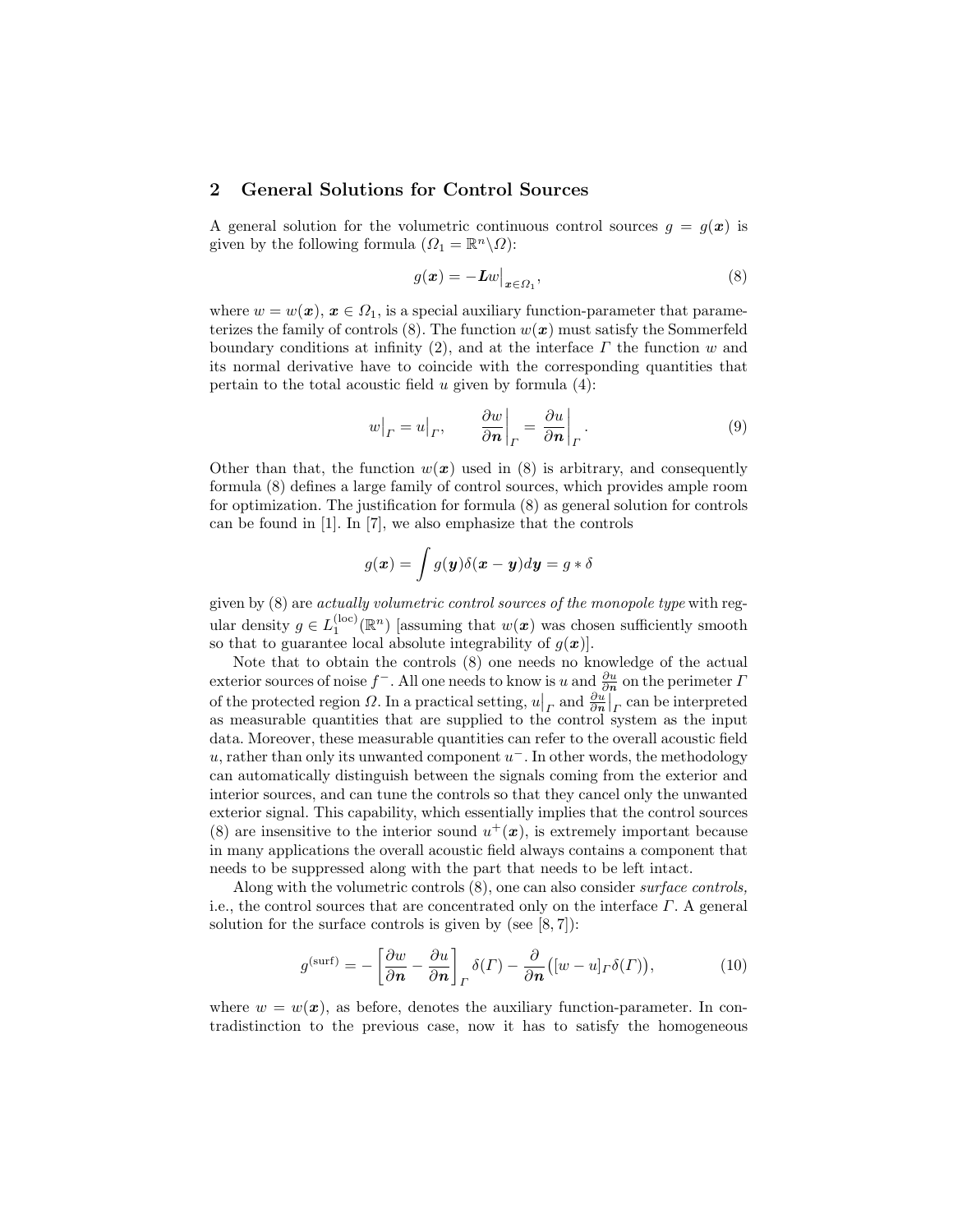Helmholtz equation on the complementary domain:  $Lw = 0$  for  $x \in \Omega_1$ , and the Sommerfeld boundary condition at infinity (2), but at the interface  $\Gamma$  it may be arbitrary, i.e., it does not have to meet boundary conditions (9). The corresponding discontinuities [expressions in rectangular brackets in formula (10)] drive the surface control sources. The first term on the right-hand side of (10) represents the density of a single-layer potential, which is a layer of monopoles on the interface  $\Gamma$ , and the second term on the right-hand side of (10) represents the density of a double-layer potential, which is a layer of dipoles on the interface Γ. The fundamental properties of the surface controls (10) are the same as those of the volumetric controls  $(8)$  — they are also insensitive to the interior sound  $u^+(\boldsymbol{x})$ , and do not require any knowledge of the actual sources of noise  $f^-$ .

In the family of surface controls (10) we identify two important particular cases. First, the cancellation of  $u(x)$ ,  $x \in \Omega$ , can be achieved by using surface monopoles only, i.e., by employing only a single-layer potential as the anti-sound. To do that, we need to find  $w(x)$ ,  $x \in \Omega_1$ , such that there will be no discontinuity on Γ between  $u(x)$  and  $w(x)$ , i.e., in the function itself, and the discontinuity may only "reside" in the normal derivative [see formula (10)]. This  $w(x)$  will obviously be a solution of the following external Dirichlet problem:

$$
Lw = 0, \quad \boldsymbol{x} \in \Omega_1,
$$
  
\n
$$
w\big|_{\Gamma} = u\big|_{\Gamma},
$$
\n(11)

subject to the Sommerfeld boundary conditions (2). Problem (11) is always uniquely solvable on  $\Omega_1 = \mathbb{R}^n \backslash \Omega$ . Second, one can employ only the double-layer potential to cancel out  $u(x)$ ,  $x \in \Omega$ , i.e., use only surface dipoles as the control sources. In this case, the function  $w(x)$ ,  $x \in \Omega_1$ , has to be chosen such that the discontinuity on  $\Gamma$  be only in the function itself, i.e., between the actual values of  $u(x)$  and  $w(x)$ , and not between the normal derivatives. This  $w(x)$  should then solve the following external Neumann problem:

$$
Lw = 0, \quad \boldsymbol{x} \in \Omega_1,
$$
  
\n
$$
\frac{\partial w}{\partial \boldsymbol{n}}\Big|_{\Gamma} = \frac{\partial u}{\partial \boldsymbol{n}}\Big|_{\Gamma},
$$
\n(12)

again, subject to the Sommerfeld conditions at infinity (2) that guarantee the solvability of  $(12)$ . We therefore see that surface control sources  $(10)$  are basically given by combinations of the monopole and dipole layers, with the two "extreme" cases corresponding to either only monopoles, see (11), or only dipoles, see (12).

Altogether, we have now introduced active controls of two different types on the surface, but only one type of the volumetric controls — monopoles. From the standpoint of physics, the monopole and dipole sources provide different types of acoustic excitation. A point monopole source can be interpreted as a vanishingly small pulsating sphere with isotropic radiation, whereas a dipole source resembles a small oscillating membrane that has a particular directivity of radiation. In the genuine time-dependent context, monopole sources alter the balance of mass in the system; they are scalar in nature and reside on the righthand side of the continuity equation. Dipole sources alter the balance of force,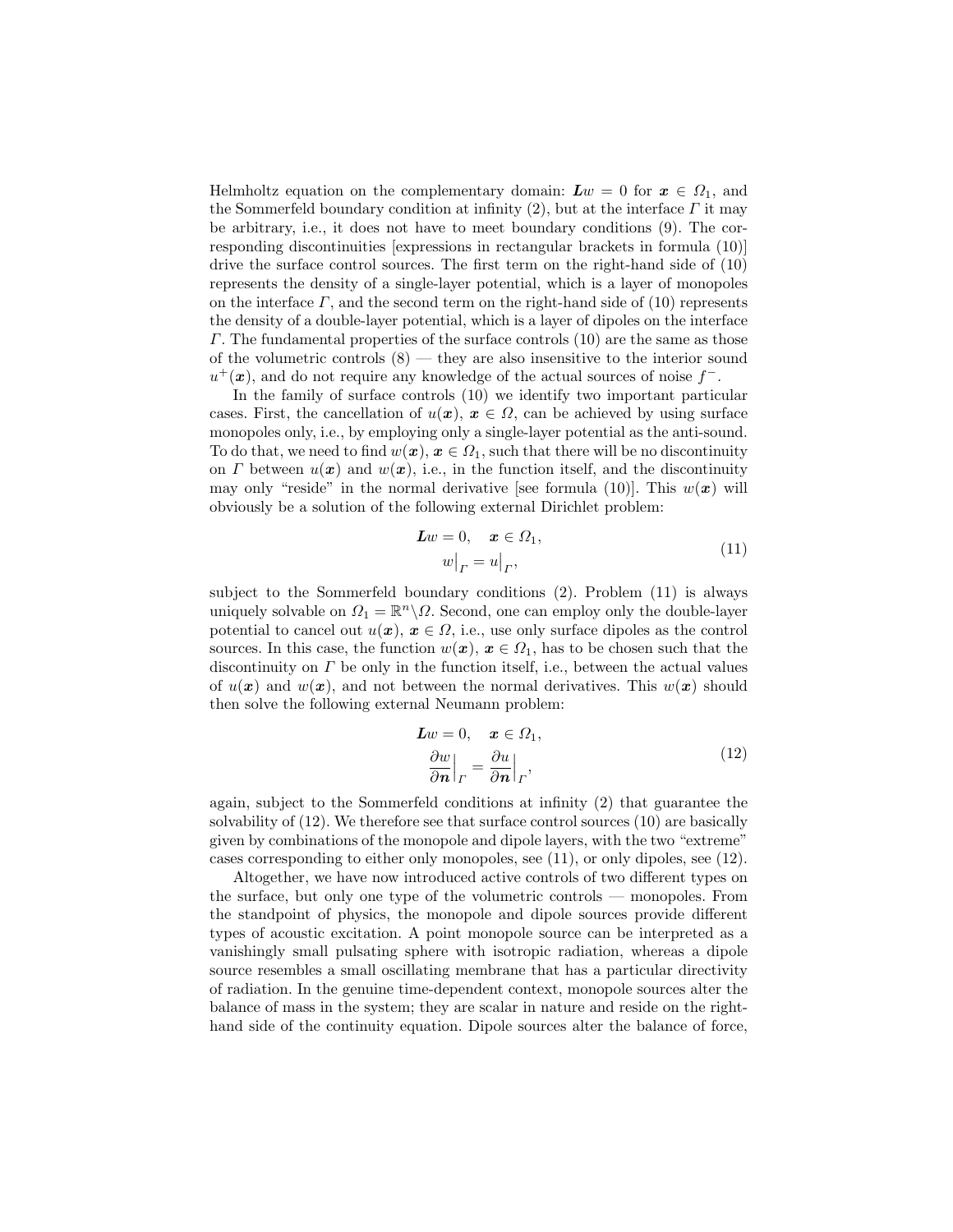they are vectors and reside on the right-hand side of the momentum equation, see [7]. This distinction warrants a separate consideration of the monopole and dipole type sources for the point-wise or surface excitation. However, for the time-harmonic volumetric excitation a separate consideration of dipole fields appears superfluous because any volumetric distribution of dipoles can, in fact, be recast in the form of an equivalent volumetric distribution of monopoles, see [7]. In so doing, the Helmholtz equation (1) is re-written as follows:

$$
\Delta u(\boldsymbol{x}) + k^2 u(\boldsymbol{x}) = \text{div} \boldsymbol{b}_{\text{vol}}(\boldsymbol{x}) + i\omega \rho_0 q_{\text{vol}}(\boldsymbol{x}), \qquad (13)
$$

where the volume velocity per unit volume  $q_{\text{vol}}$ , also known as acoustic source density, represents monopoles, the force per unit volume  $\mathbf{b}_{\text{vol}}$  represents dipoles, see [2, 9]; the wavenumber k is given by  $k = \omega/c$ , where  $\omega$  is the frequency of the temporal oscillations, and  $u = u(x)$  has the meaning of acoustic pressure.

A similar discrete formulation of the noise control problem has been previously developed in the context of finite differences, see [8, 7, 10, 11, 6]. We use it hereafter for computations of Sections 3.1 and 3.2.

## 3 Optimization of the Control Sources

Once the general solution for controls (8) or (10) is available, the next step is to decide what particular control distribution will be optimal for a specific setting. There are many possible criteria for optimality that one can use. In practical problems the cancellation of noise is often only approximate, and the key criterion for optimization is the quality of this cancellation. In contradistinction to that, here we are considering ideal, or exact, cancellation, i.e., every control field  $(8)$  or  $(10)$  completely eliminates the unwanted noise on  $\Omega$ . Consequently, the criteria for optimality that we can employ will not include the level of the residual noise and should rather depend only on the control sources themselves.

### 3.1 Optimization in the Sense of  $L_1$

Clearly, the physical meaning of the control sources will be the same as that of the original sources, see equations (1), (6), and (13). In this perspective, we would first argue for selecting the optimal control sources based on minimization of their overall absolute acoustic source strength. Mathematically, this translates into minimization of the  $L_1$  norm of the control sources:

$$
||g||_1 \equiv \int_{\text{supp }g} |g(x)|dx \longrightarrow \min,
$$
\n(14)

where the search space for minimization in  $(14)$  includes all the appropriate auxiliary functions  $w(x)$ , by means of which the controls  $q(x)$  are defined, see (8), (9). The advantage of using this criterion for optimization is that it has a clear physical interpretation, and the quantities involved, namely, the volume velocity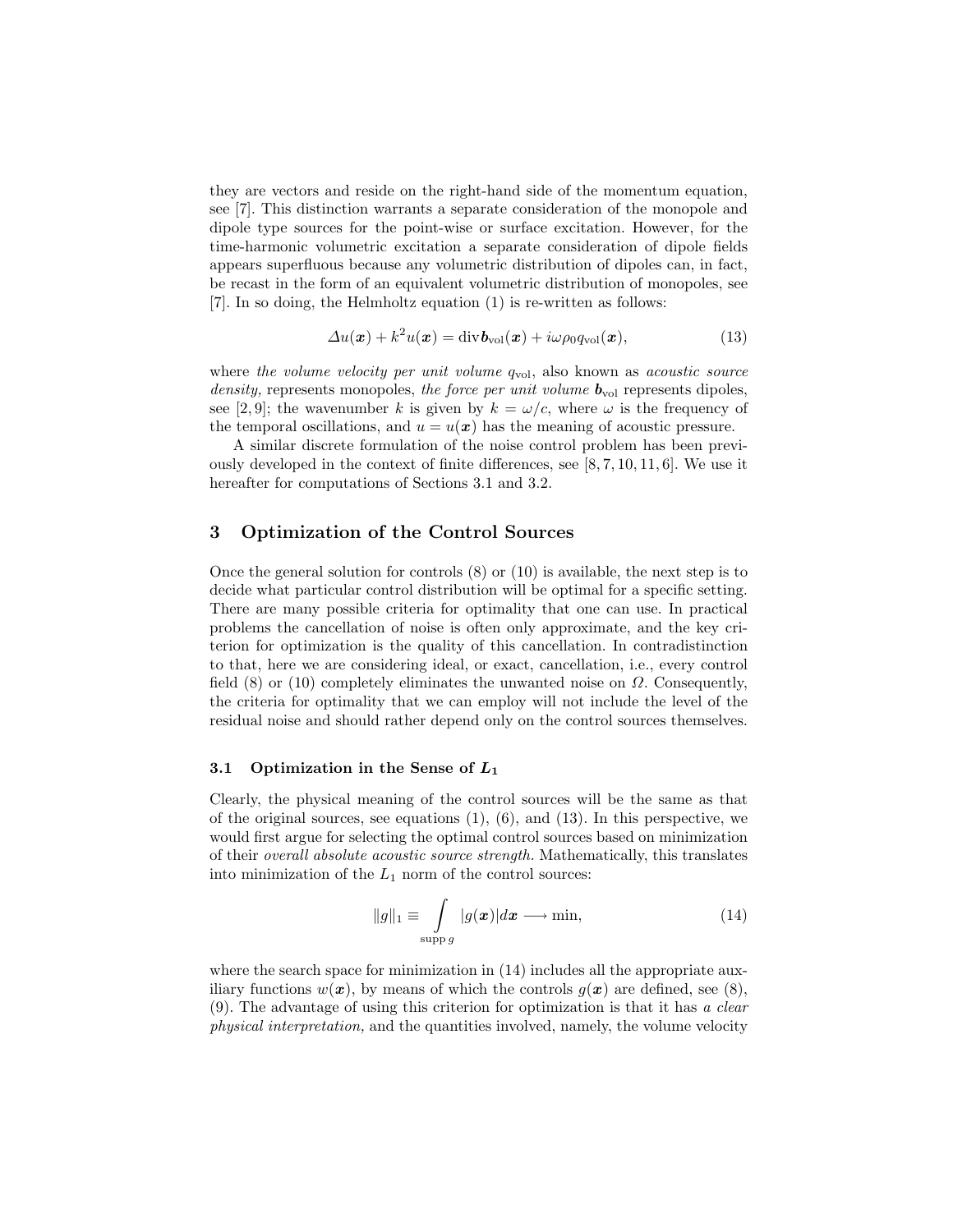and the force applied to fluid particles (14), actually characterize the corresponding engineering devices (i.e., actuators in the active noise control system).

The disadvantage of using the  $L_1$  norm of the control sources as a cost function for optimization is that the discrete counterpart of minimization problem (14) is very difficult to solve numerically, see [7]. This discrete problem appears non-smooth and non-linear; moreover, it is only "marginally" convex as it essentially reduces to optimization over a large number of cones. Linear programming does not apply to this problem because of the complex nature of the quantities involved. And even the most sophisticated nonlinear programming techniques known as interior point methods can only solve such problems for very low dimensions. Our best numerical results were obtained with the software package SeDuMi by J. F. Sturm [12].



(a)  $L_1$  optimal solution (b) Surface monopoles

Fig. 2. Computed control sources.

In Figure 2, we compare the computed  $L_1$  optimum with surface monopoles defined by (10), (11), for a particular setup when the protected region  $\Omega$  is a disk. There are no visual differences between the two solutions. In fact, this behavior appears coherent and has been observed for all other cases computed in [7]. Moreover, the fact of coincidence of the  $L_1$  minimum (14) with surface monopoles (10), (11) has been corroborated in [7] by the grid convergence tests.

Motivated by these consistent numerical observations, we have also been able to rigorously prove that the global minimum of the control sources  $(8)$ ,  $(9)$  in the sense of  $L_1$  is given by the surface monopoles  $(10)$ ,  $(11)$ . The proof obtained in [7] holds for both the continuous and discrete formulation of the problem, but only in the one-dimensional case. Even though we have not yet been able to prove a similar result for a general multi-dimensional framework, we still believe that it holds, because a combination of the two-dimensional numerical evidence and a one-dimensional accurate proof cannot, in our opinion, be a mere coincidence. As such, we put forward the following

Conjecture 1. Let a complex function  $w = w(x)$  be sufficiently smooth on  $\Omega_1$ so that the operator L of (1) can be applied to  $w(x)$  in the classical sense,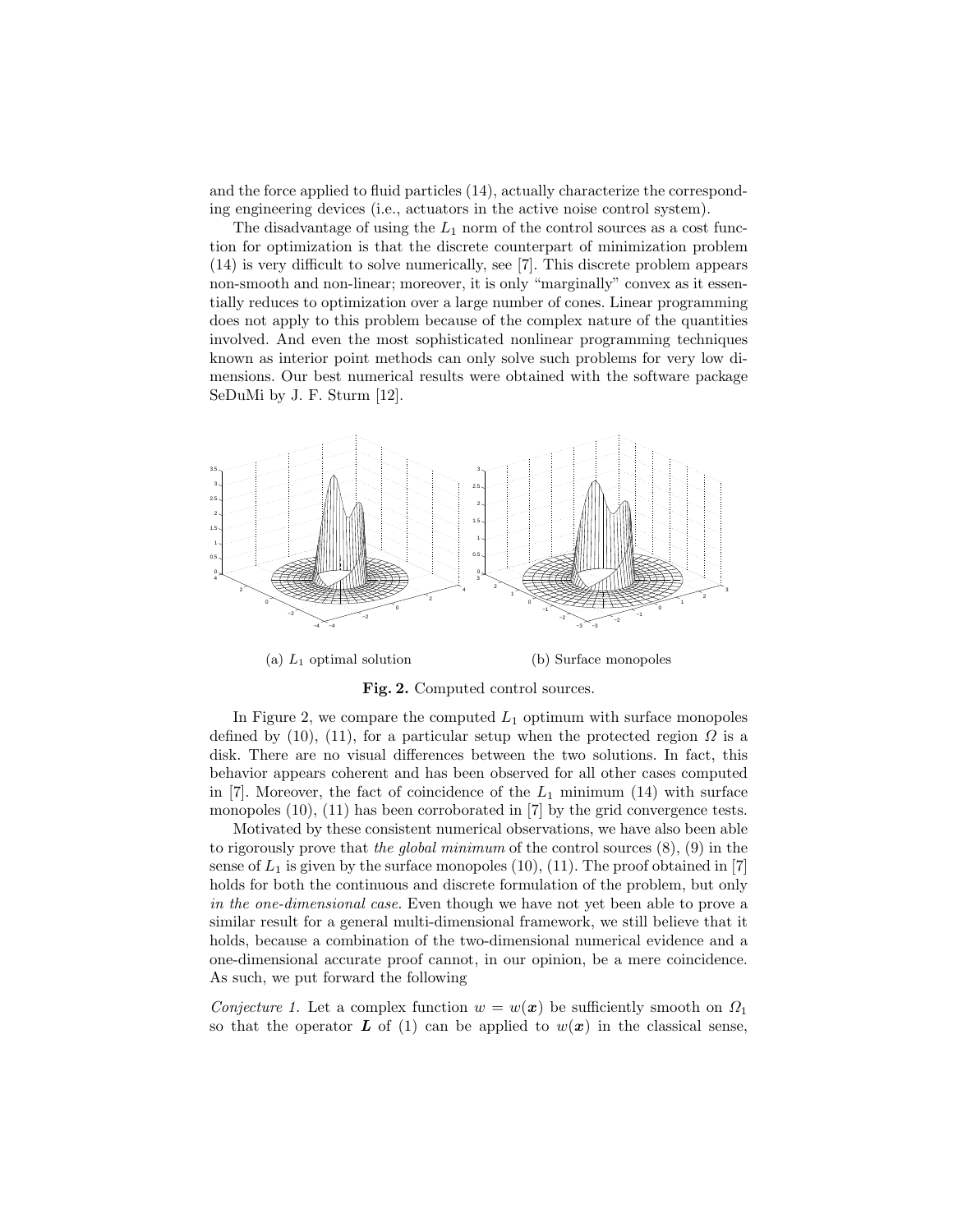and  $\mathbf{L} w \in L_1^{(\mathrm{loc})}(\Omega_1)$ . Let also  $w(\mathbf{x})$  satisfy the interface conditions (9) and the Sommerfeld conditions  $(2)$ . Then, the greatest lower bound for the  $L_1$  norms of all the control sources  $g(x)$  obtained with such auxiliary functions  $w(x)$  using (8), is given by the  $L_1$  norm on  $\Gamma$  of the magnitude of surface monopoles  $\nu(\mathbf{x}) \equiv$  $-\left[\frac{\partial w}{\partial n} - \frac{\partial u}{\partial n}\right]_{x \in \Gamma}$ , see (10), for a particular  $w(x)$  that solves problem (11):

$$
\inf_{w(x)} \int_{\Omega_1} |g(x)| dx = \int_{\Gamma} |\nu(x)| ds.
$$
\n(15)

Conjecture 1 implies, in particular, that no numerical optimization is needed for determining what the  $L_1$ -optimal active controls are.

#### 3.2 Optimization in the Sense of  $L_2$

A natural quadratic criterion for optimization is the  $L_2$  norm of the controls:

$$
||g||_2 \equiv \sqrt{\int_{\text{supp }g} |g(\boldsymbol{x})|^2 d\boldsymbol{x}} \longrightarrow \min. \tag{16}
$$

The optimum according to  $(16)$  is easy to compute numerically, especially in the unconstrained case. However, the quantity  $||g||_2$  does not have a clear physical meaning, such as  $||g||_1$  of Section 3.1, which is the absolute acoustic source strength. We emphasize that  $||g||_2$  is the  $L_2$  norm of the residuals, and not of the solution itself, which is often related to energy.



Fig. 3. Computed  $L_2$  optimal control sources.

Nonetheless, in [13] we have computed several  $L_2$  optima. In the unconstrained case we have been able to prove in [13] that the matrix of the system which is actually solved in the sense of the least squares has full column rank and consequently, no Moore-Penrose type arguments are required. An example of the unconstrained  $L_2$ -optimal solution for  $\Omega$  being a disk is shown in Figure 3(a). We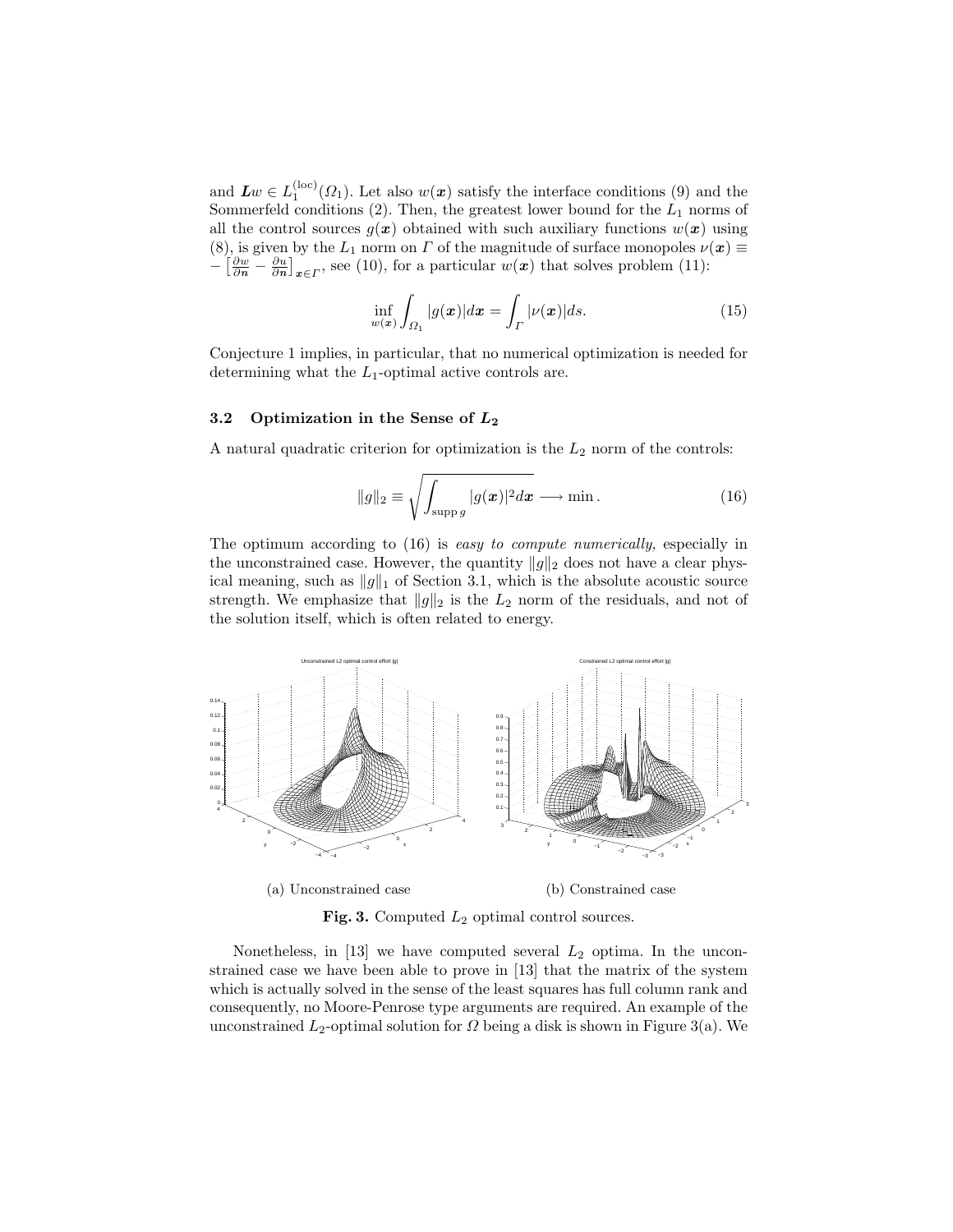have also shown in  $[13]$  that our unconstrained discrete  $L_2$ -optimal solutions do converge to the solutions obtained previously in [1] by a semi-analytic spectral type method for those case, for which the latter are available.

An example of the  $L_2$ -optimal solution with constraints of equality type is shown in Figure 3(b). We have required that no control effort can be present in two sector-shape regions that can be thought of as portholes in the cylindrical fuselage. This example shows that by optimizing in the sense of  $L_2$  one can analyze relatively complex geometries. Of course, the  $L_2$ -optimal solutions are distinctly different from the  $L_1$ -optimal solutions of Section 3.1. They tend to spread over the volume rather than concentrate on the interface, and they do not reduce to any known special cases, such as surface monopoles.

#### 3.3 Optimization of Power

A quadratic optimization criterion that, unlike  $||g||_2$  of Section 3.2, would have a transparent physical interpretation, is energy or power. In acoustics, using this criterion will necessarily involve the interaction between the sources of sound and the surrounding field. It turns out [14] that active noise control can extract more than enough power from the acoustic field to achieve exact noise cancellation. In fact, one can control interior noise, and at the same time increase acoustic loading on exterior noise sources. This increases emitted noise power and allows the noise control to extract even more power from the field.

Let the perimeter  $\Gamma$ , where surface controls (10) are defined, be closely surrounded by contours  $\Gamma^+$  and  $\Gamma^-$ . Introducing the velocity potential [5] to express velocity in terms of pressure p and averaging over the period  $T = 2\pi/\omega$ , we seek to minimize the combined control power requirements at frequencies  $\omega$  and  $-\omega$ (equation  $(1)$  is obtained by Fourier transforming the wave equation w.r.t. time):

$$
W = \frac{2}{\rho \omega} \oint_{\Gamma^+ \cup \Gamma^-} \text{Im} \left( p \frac{\partial \overline{p}}{\partial n} \right) da \longrightarrow \min. \tag{17}
$$

Exact noise cancellation implies that along  $\Gamma^+$  (just inside  $\Gamma$ ) pressures and velocities coincide with the sound field produced by interior sources only, so at best we can collect all of the power leaving the interior. However, we have the freedom to alter the exterior acoustic field so that more power can be extracted. Cylindrical geometry ( $\Omega$  being a disk of radius R) and Fourier transform in the circumferential direction allow us to carry out optimization (17) analytically.

For the noise field  $p_m^-(r)$  at the Fourier circumferential mode m, the optimal total pressure (that guarantees minimum power) just outside  $\Gamma$  is given by [14]:

$$
p_m(r) = \frac{p_m^-(R)}{2J_m(kR)} \left( J_m(kr) + iY_m(kr) \right),
$$

and the minimal control power due to only  $p^-$  is

$$
W_m = -\frac{2|p_m^-(R)|^2}{\omega \rho [J_m(kR)]^2} \le 0.
$$